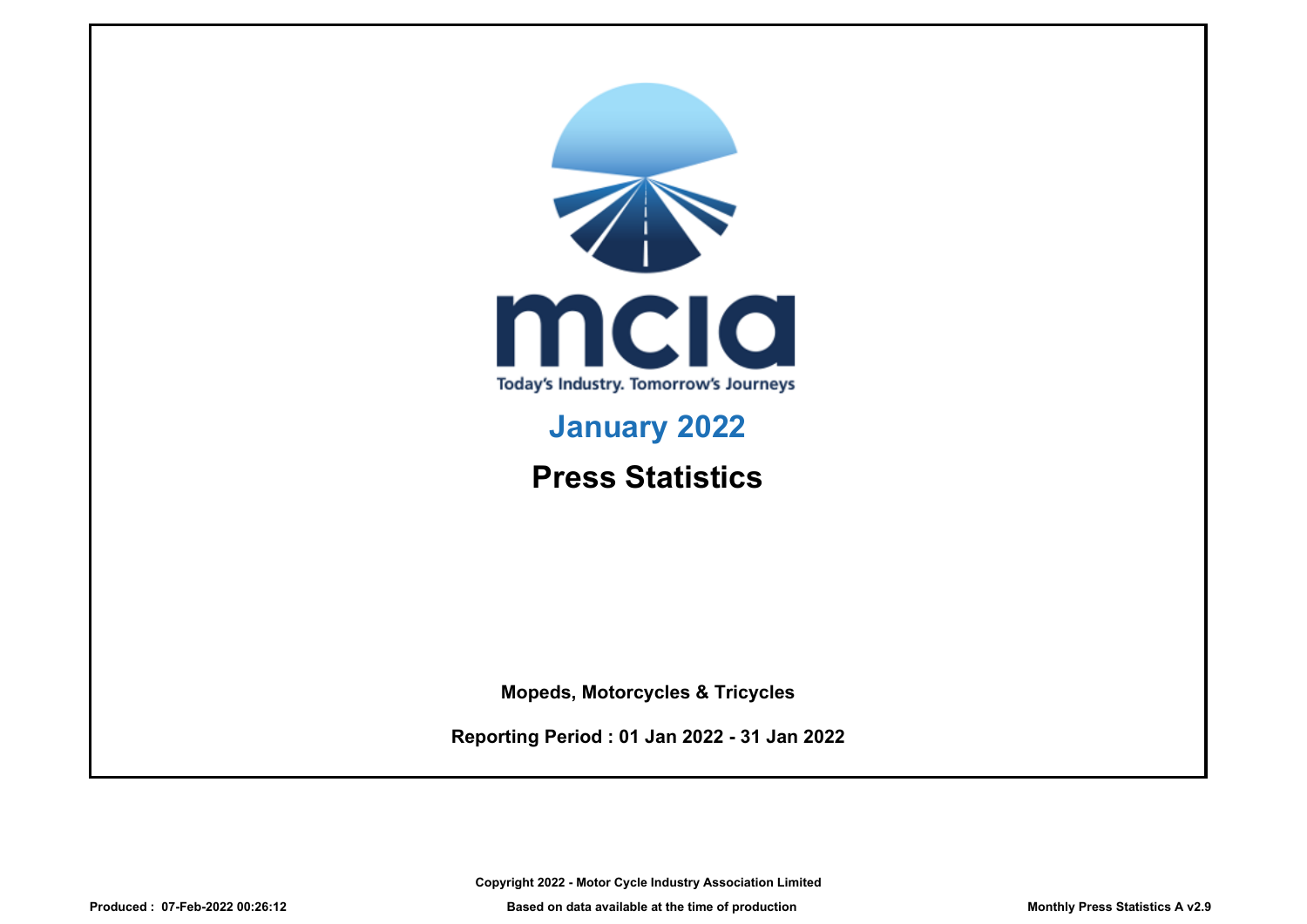



### **Month and Year to Date Comparisons for New Registrations by Style**

| <b>MOPEDS</b>                                                 | <b>Jan 2022</b> | <b>Jan 2021</b> | % Change | <b>Jan 2022</b><br>YTD        | <b>Jan 2021</b><br><b>YTD</b> | % Change |
|---------------------------------------------------------------|-----------------|-----------------|----------|-------------------------------|-------------------------------|----------|
| <b>NAKED</b>                                                  | 28              | 25              | 12.0%    | 28                            | 25                            | 12.0%    |
| <b>OTHER</b>                                                  | 74              | 45              | 64.4%    | 74                            | 45                            | 64.4%    |
| <b>SCOOTER</b>                                                | 267             | 281             | $-5.0%$  | 267                           | 281                           | $-5.0%$  |
| <b>TOTAL MOPEDS</b>                                           | 369             | 351             | 5.1%     | 369                           | 351                           | 5.1%     |
| <b>MOTORCYCLES</b>                                            | <b>Jan 2022</b> | <b>Jan 2021</b> | % Change | <b>Jan 2022</b><br><b>YTD</b> | <b>Jan 2021</b><br><b>YTD</b> | % Change |
| <b>ADVENTURE</b>                                              | 1,286           | 491             | 161.9%   | 1,286                         | 491                           | 161.9%   |
| <b>COMPETITION</b>                                            | 633             | 515             | 22.9%    | 633                           | 515                           | 22.9%    |
| <b>CUSTOM</b>                                                 | 351             | 183             | 91.8%    | 351                           | 183                           | 91.8%    |
| <b>MODERN CLASSIC</b>                                         | 437             | 317             | 37.9%    | 437                           | 317                           | 37.9%    |
| <b>NAKED</b>                                                  | 1,054           | 645             | 63.4%    | 1,054                         | 645                           | 63.4%    |
| <b>ROAD SPORT</b>                                             | 378             | 215             | 75.8%    | 378                           | 215                           | 75.8%    |
| <b>SCOOTER</b>                                                | 1,556           | 1,019           | 52.7%    | 1,556                         | 1,019                         | 52.7%    |
| <b>TOURING</b>                                                | 92              | 42              | 119.0%   | 92                            | 42                            | 119.0%   |
| <b>UNSPECIFIED</b>                                            | $\overline{2}$  | 11              | $-81.8%$ | $\overline{2}$                | 11                            | $-81.8%$ |
| <b>TOTAL MOTORCYCLES</b>                                      | 5,789           | 3,438           | 68.4%    | 5,789                         | 3,438                         | 68.4%    |
| <b>TRICYCLES</b>                                              | <b>Jan 2022</b> | <b>Jan 2021</b> | % Change | <b>Jan 2022</b><br><b>YTD</b> | <b>Jan 2021</b><br><b>YTD</b> | % Change |
| <b>OTHER</b>                                                  | 11              | 16              | $-31.3%$ | 11                            | 16                            | $-31.3%$ |
| <b>SCOOTER</b>                                                | 18              | 29              | $-37.9%$ | 18                            | 29                            | $-37.9%$ |
| <b>TOTAL TRICYCLES</b>                                        | 29              | 45              | $-35.6%$ | 29                            | 45                            | $-35.6%$ |
| <b>SUMMARY</b>                                                | <b>Jan 2022</b> | <b>Jan 2021</b> | % Change | <b>Jan 2022</b><br><b>YTD</b> | <b>Jan 2021</b><br><b>YTD</b> | % Change |
| <b>Total Scooters</b>                                         | 1,841           | 1,329           | 38.5%    | 1,841                         | 1,329                         | 38.5%    |
| Total Mopeds, Motorcycles &<br>Tricycles (excluding Scooters) | 4,346           | 2,505           | 73.5%    | 4,346                         | 2,505                         | 73.5%    |
| <b>TOTAL REGISTRATIONS</b>                                    | 6,187           | 3,834           | 61.4%    | 6,187                         | 3,834                         | 61.4%    |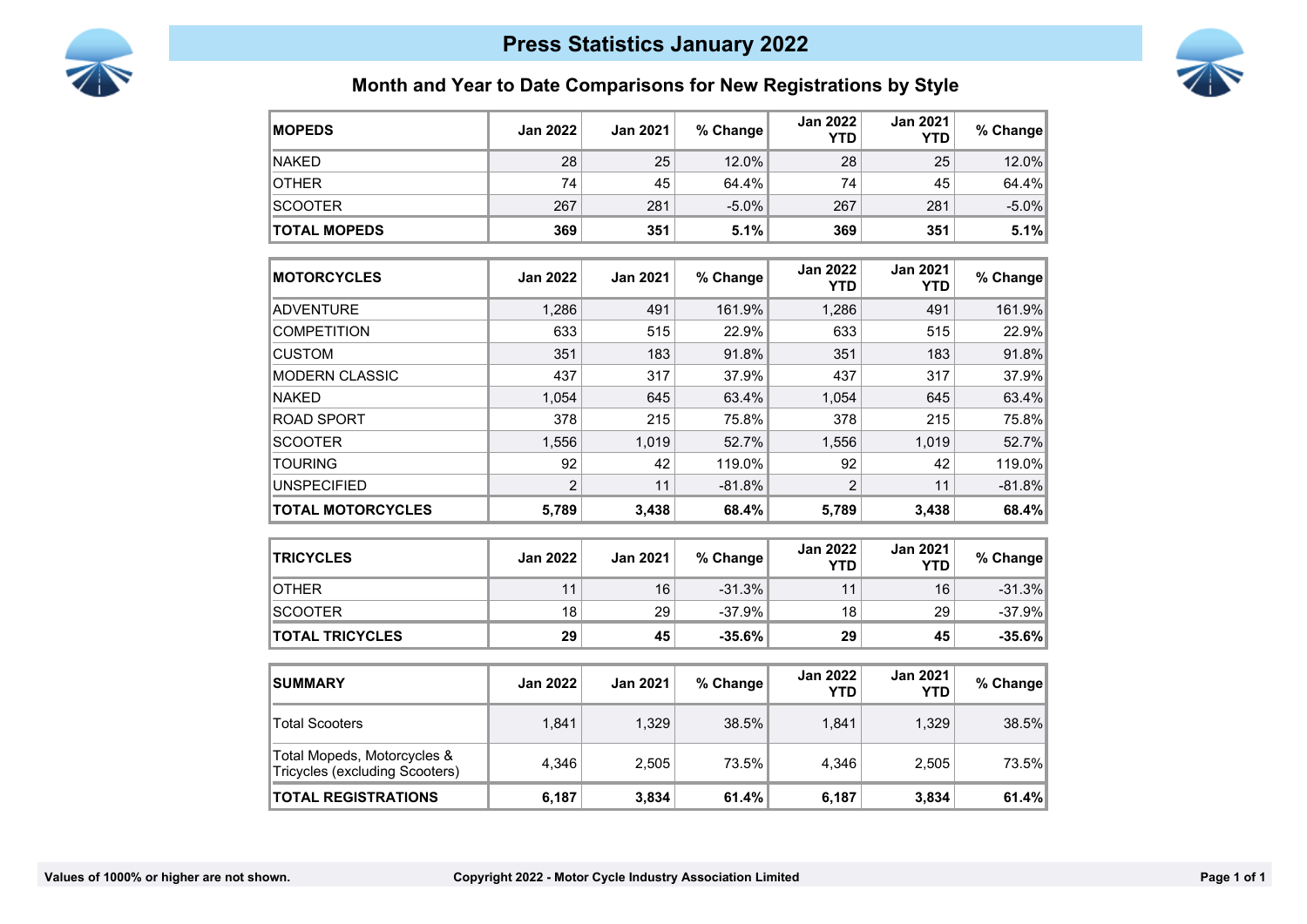



# **Month and Year to Date Comparisons for New Registrations by Band**

| <b>ENGINE BAND - ALL</b>   | <b>Jan 2022</b> | <b>Jan 2021</b> | % Change | <b>Jan 2022</b><br><b>YTD</b> | <b>Jan 2021</b><br><b>YTD</b> | % Change |
|----------------------------|-----------------|-----------------|----------|-------------------------------|-------------------------------|----------|
| $ 0 - 50c$ c               | 708             | 520             | 36.2%    | 708                           | 520                           | 36.2%    |
| 51-125cc                   | 2,121           | 1,481           | 43.2%    | 2,121                         | 1,481                         | 43.2%    |
| 126-650cc                  | 1,602           | 859             | 86.5%    | 1,602                         | 859                           | 86.5%    |
| 651-1000cc                 | 1,030           | 468             | 120.1%   | 1,030                         | 468                           | 120.1%   |
| Over 1000cc                | 726             | 506             | 43.5%    | 726                           | 506                           | 43.5%    |
| <b>TOTAL REGISTRATIONS</b> | 6,187           | 3,834           | 61.4%    | 6,187                         | 3,834                         | 61.4%    |

| <b>POWER BAND - ELECTRIC</b> | <b>Jan 2022</b> | <b>Jan 2021</b> | % Change | <b>Jan 2022</b><br>YTD | <b>Jan 2021</b><br><b>YTD</b> | % Change |
|------------------------------|-----------------|-----------------|----------|------------------------|-------------------------------|----------|
| Under 1kw                    | 6               |                 | 500.0%   | 6                      |                               | 500.0%   |
| $1-4kw$                      | 377             | 208             | 81.3%    | 377                    | 208                           | 81.3%    |
| 14-11kw                      | 44              |                 | 528.6%   | 44                     | 7                             | 528.6%   |
| 11-15kw                      | 13              |                 | $0.0\%$  | 13                     |                               | $0.0\%$  |
| 15-35kw                      | 3               | $\mathfrak{p}$  | 50.0%    | 3                      | $\overline{2}$                | 50.0%    |
| Over 35kw                    | 9               |                 | 800.0%   | 9                      |                               | 800.0%   |
| Unknown                      | 44              | 69              | $-36.2%$ | 44                     | 69                            | $-36.2%$ |
| <b>TOTAL REGISTRATIONS</b>   | 496             | 288             | 72.2%    | 496                    | 288                           | 72.2%    |

| UK POWERED TWO WHEELER MARKET BACKGROUND INFORMATION (Dept for Transport) |                                      |                                                   |  |  |
|---------------------------------------------------------------------------|--------------------------------------|---------------------------------------------------|--|--|
| <b>NO. OF MOTORCYCLES IN USE</b>                                          | <b>MOTORCYCLES RIDER TEST PASSES</b> | TOTAL DISTANCE (KM) TRAVELLED BY MOTORCYCLE       |  |  |
| 1.26 Million (UK)<br>2017                                                 | 40.0 thousand<br>2017/18<br>$\sim$   | 4.6 billion km (2.8 billion miles)<br>2017<br>÷   |  |  |
| 1.28 Million (UK)<br>2018                                                 | 38.4 thousand<br>2018/19<br>л.       | 4.4 billion km (2.7 billion miles)<br>2018<br>-11 |  |  |
| 1.27 Million (UK)<br>2019<br>VD.                                          | 36.2 thousand<br>2019/20<br>٠.       | 4.8 billion km (3.0 billion miles)<br>2019<br>÷   |  |  |
| 1.29 Million (UK)<br>2020                                                 | 16.0 thousand<br>2020/21             | 4.0 billion km (2.5 billion miles)<br>2020        |  |  |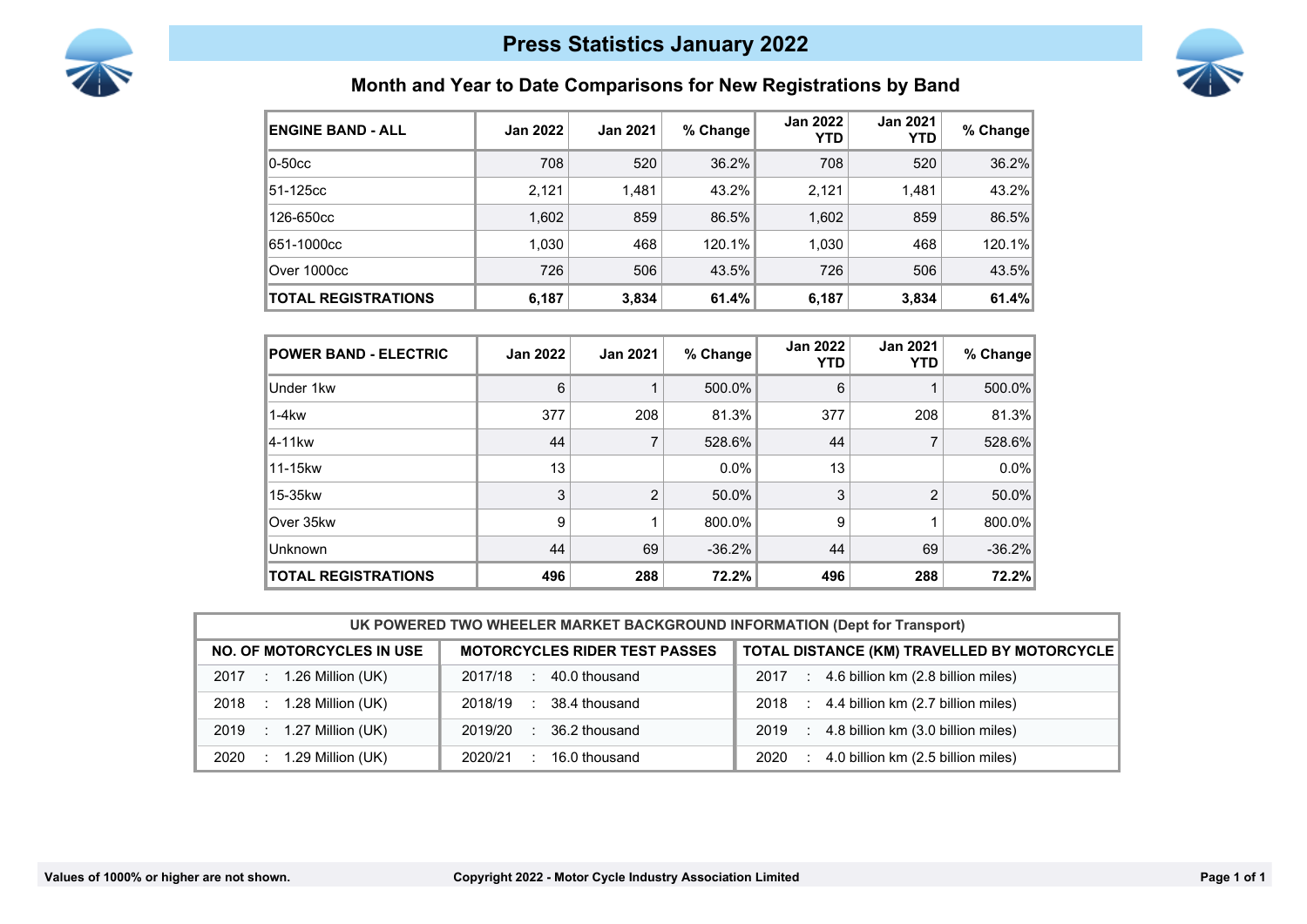



# **January 2022 Top Registering Vehicles**

| <b>IMOPED</b>   | <b>HIGHEST REGISTERING MODEL THIS</b><br><b>MONTH WITHIN EACH STYLE</b> | Jan 2022 |
|-----------------|-------------------------------------------------------------------------|----------|
| INAKFD.         | Lexmoto CYPHER                                                          | 8        |
| <b>IOTHER</b>   | Surron LIGHT BEE                                                        | 55       |
| <b>ISCOOTER</b> | Vmoto SUPER SOCO CUX                                                    | 25       |

| <b>MOTORCYCLE</b>  | <b>HIGHEST REGISTERING MODEL THIS</b><br><b>MONTH WITHIN EACH STYLE</b> | <b>Jan 2022</b> |
|--------------------|-------------------------------------------------------------------------|-----------------|
| <b>ADVENTURE</b>   | Honda CRF 300 L                                                         | 198             |
| <b>COMPETITION</b> | KTM 300 EXC TPI                                                         | 59              |
| <b>CUSTOM</b>      | Royal Enfield METEOR 350                                                | 68              |
| IMODERN CLASSIC    | Yamaha XSR 700                                                          | 49              |
| <b>NAKFD</b>       | Honda CBF 125 M                                                         | 117             |
| ROAD SPORT         | Lexmoto LXR 125                                                         | 39              |
| <b>ISCOOTER</b>    | Yamaha NMAX 125                                                         | 163             |
| TOURING            | <b>BMW R 1250 RT</b>                                                    | 20              |

| <b>MAJOR BRANDS</b> | <b>Jan 2022</b> |
|---------------------|-----------------|
| Honda               | 1,375           |
| Yamaha              | 672             |
| <b>BMW</b>          | 371             |
| Lexmoto             | 347             |
| Triumph             | 305             |
| <b>KTM</b>          | 296             |
| Kawasaki            | 191             |
| Royal Enfield       | 174             |
| Ducati              | 155             |
| <b>SYM</b>          | 139             |

| <b>ITRICYCLE</b> | <b>HIGHEST REGISTERING MODEL THIS</b><br><b>MONTH WITHIN EACH STYLE</b> | <b>Jan 2022</b> |
|------------------|-------------------------------------------------------------------------|-----------------|
| <b>IOTHER</b>    | Piaggio APE 50 VAN                                                      | Δ               |
| ISCOOTFR.        | Piaggio MP3 300 SPORT                                                   | 9               |

| <b>ICE ENGINE BAND</b>            | <b>HIGHEST REGISTERING MODEL THIS</b><br><b>MONTH WITHIN EACH ENGINE BAND</b> | Jan 2022 |
|-----------------------------------|-------------------------------------------------------------------------------|----------|
| $\overline{0}$ -50 $\overline{c}$ | Lexmoto ECHO 50                                                               | 23       |
| l51-125cc                         | Yamaha NMAX 125                                                               | 163      |
| 126-650cc                         | Honda CRF 300 L                                                               | 198      |
| 651-1000cc                        | Yamaha MT-07 ABS                                                              | 53       |
| Over 1000cc                       | <b>BMW R 1250 GS</b>                                                          | 101      |

| <b>ELECTRIC POWER BAND</b> | HIGHEST REGISTERING MODEL THIS<br><b>MONTH WITHIN EACH POWER BAND</b> | <b>Jan 2022</b> |
|----------------------------|-----------------------------------------------------------------------|-----------------|
| Under 1kw                  | Keeway E-ZI MINI                                                      | 6               |
| 1-4kw                      | Askoll ESPRO 70                                                       | 115             |
| 4-11kw                     | Scutum SEAT MO ESCOOTER 125                                           | 13              |
| l11-15kw                   | BMW CE 04                                                             | 11              |
| l15-35kw                   | Zero Motorcycles FXE ZF7.2                                            |                 |
| Over 35kw                  | Zero Motorcycles SR/F ZF15.6                                          |                 |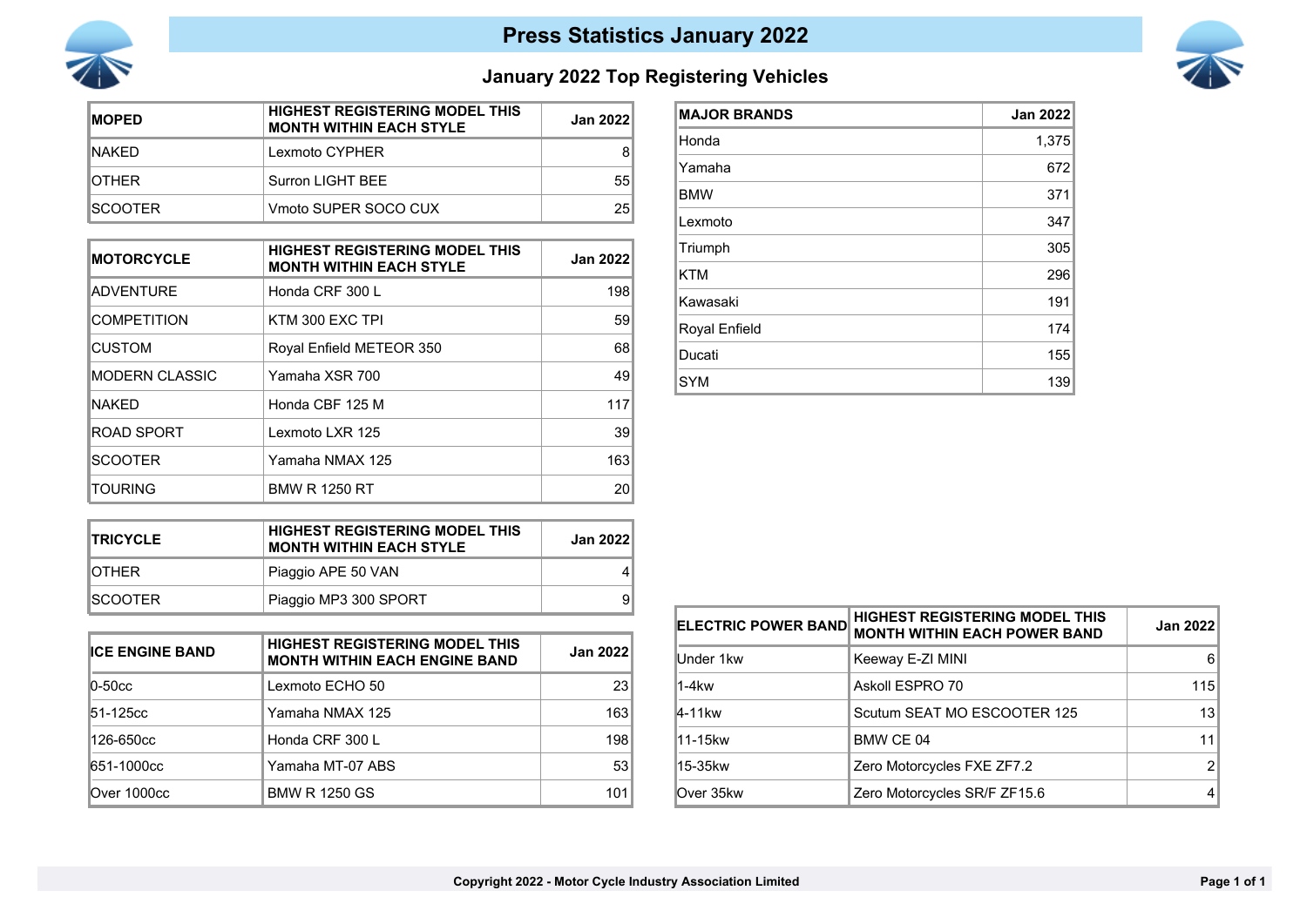

### **Definitions**



#### **Moped**

In law, a two or three\* wheeled vehicle, having a maximum speed of 28 mph, maximum engine capacity 50cm3 or maximum power of 4kW. Rider must be aged 16 or over. ECWVTA Categories L1 & L2.

#### **Motorcycle**

In law, a two or three\* wheeled vehicle that is not a Moped. Riders must be aged 17 years or over. ECWVTA Categories L3 & L4.

#### **Tricycle**

In law, a three or four\* wheeled vehicle with symmetrically arranged wheels, that is not a Moped and is less than 1000kg. ECWVTA Category L5.

#### **Adventure**

These bikes are predominantly designed and capable for on-road use but have some capability for off road use. Often they will have features similar to machines included in the Touring category e.g. fairings, luggage carrying capacity etc.

#### **Competition**

These bikes encompass trials, enduro and trail bikes designed for off-road or cross-country competition.

#### **Custom**

These machines include 'cruisers' and 'choppers'. They feature high handlebars, low seat height, forward footrests and minimal body panels. They often have a V-twin engine.

#### **EPAC**

Electric Power Assisted Cycles which are classed as mopeds, with pedals and power between 250-1000w.

#### **Modern Classic**

These machines are either built to the specifications similar to an earlier era or styled to look that way.

#### **Naked**

Road machines have little or no fairing and a more upright riding position. Includes Supermoto and Pit Bikes.

#### **10 Road Sport**

Designed with the latest race bike technology, they feature full fairings and low handlebars and riding position and are sometimes referred to as race replicas. Includes machines that fit between sport and touring categories. Typical features include full or partial fairings.

#### **11 Scooter**

Typically have an engine, as an integral part of the rear suspension or the chassis is a step-through type, irrespective of cc or wheel size. Includes all types of transmission. Can be a Moped, Motorcycle or Tricycle.

#### **12 Touring**

Machines designed for long-distance riding, typically featuring luggage carrying capability as standard and a comfortable seating position for rider and pillion.

#### **13 Other L-Cat**

Three or four wheeled vehicles designed for commercial or leisure use, other than Scooters. Includes microcars.

#### **14 Notes**

\* Where additional wheels are present, ie 3 wheels on a motorcycle, they are considered to be a single point of contact, in most cases.